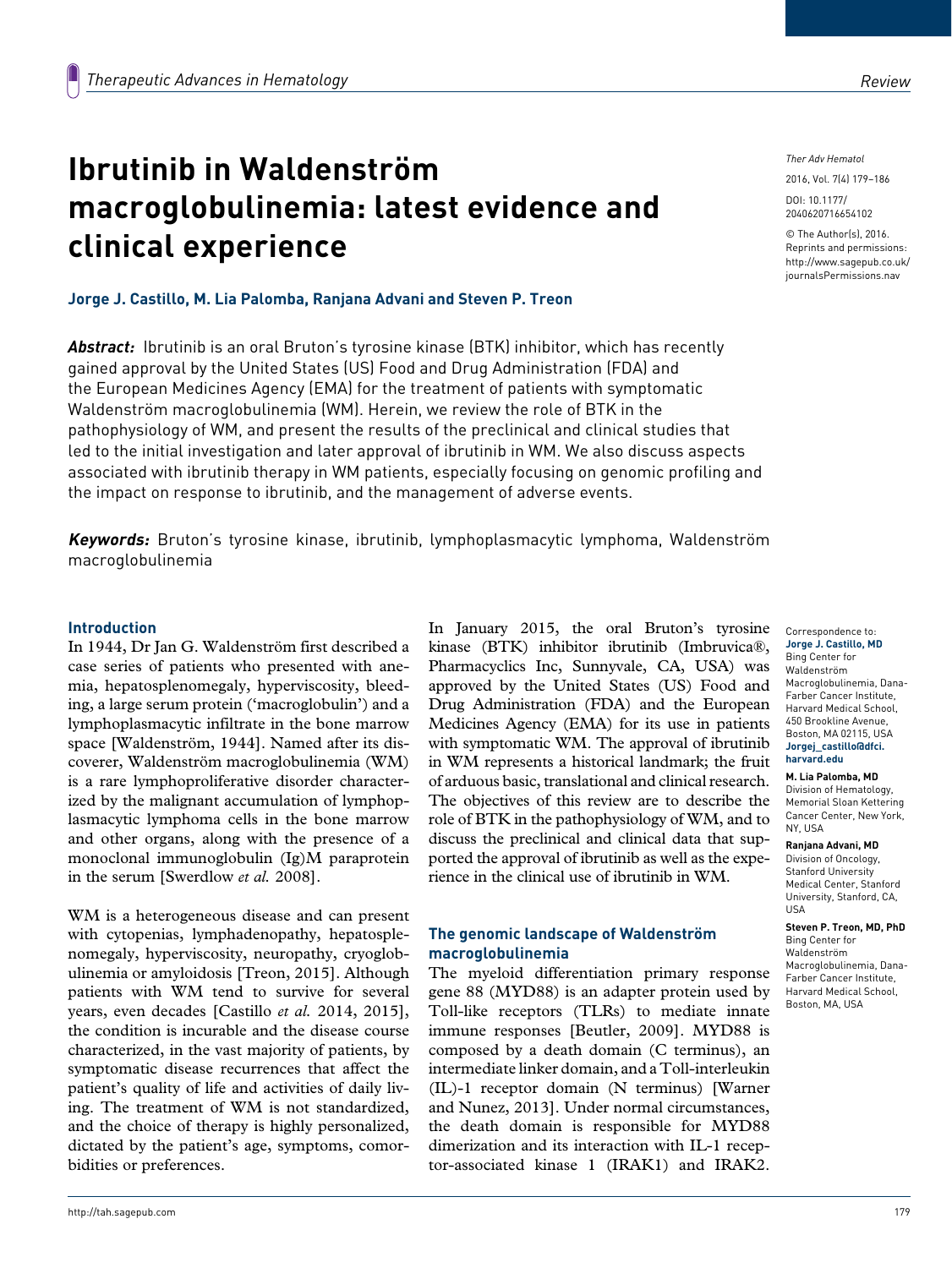The intermediate domain also mediates the interaction between MYD88 and IRAK4, while the Toll receptor domain participates in intracellular signal transduction [Lin *et al.* 2010]. IRAK1 in turn activates the tumor necrosis factor receptorassociated factor 6 (TRAF6), which then phosphorylates the nuclear factor of kappa light polypeptide gene enhancers in B-cell inhibitoralpha ( $I \kappa B\alpha$ ), a regulator of the transcription factor nuclear factor-kappa B (NF-κB). Activation of IκBα induces ubiquitination and subsequent dissociation from NF-κB and degradation *via* the proteasome. The activated NF-κB then is transported into the nucleus where it is involved in DNA transcription and cell survival.

Whole genome sequencing (WGS) studies have shown that more than 90% of patients with WM carry a recurrent somatic point mutation in the MYD88 gene associated with a change from leucine to proline at position 265 [Treon *et al.* 2012]. In WM cells, the gain-of-function MYD88 L265P gene mutation triggers NF-κB through interaction with and activation of BTK [Yang *et al.* 2013].

In normal B-cells, the activation of BTK starts with its recruitment to the plasma membrane. Phosphatidylinositol-3,4,5-triphosphate  $(PIP_3)$ generated following B-cell receptor (BCR) activation, recruits BTK to the BCR complex. BTK is then phosphorylated by SRC-family kinases. Activated BTK in turn phosphorylates phospholipase C-γ2 (PLC-γ2), which activates protein kinase C  $β$ , and finally NF-κB. NF-κB induces further transcription of the BTK gene inducing, among other processes, inhibition of apoptosis. Co-immunoprecipitation studies showed that BTK could interact with proteins involved in TLR4 signal transduction such as MYD88, suggesting a role in lipopolysaccharide signal transduction [Jefferies *et al.* 2003]. Additionally, the interaction of MYD88 and BTK seems essential for the generation of appropriate IgM responses to infectious agents [Alugupalli *et al.* 2007].

BTK is constitutively activated in WM cells, and its activation seems to be dependent on a second, BCR-independent mechanism, involving complex formation with MYD88 L265P. Elegant preclinical experiments have shown that MYD88 knockdown was associated with increased WM cell death, while MYD88 L265P overexpression promoted survival of WM cells [Yang *et al.* 2013]. Therefore, MYD88 is a key regulator of BTK

activity, and activation of BTK is mediated by MYD88 L265P overexpression in WM cells. Finally, in MYD88 L265P-expressing WM cells, the BTK inhibitor ibrutinib blocked activation of NF-κB, leading to tumor cell killing. These findings were crucial, as NF-κB plays an important role in the pathophysiology of WM [Leleu *et al.* 2008], and served as a platform for the clinical development of ibrutinib in WM.

More recent studies using WGS methodology have identified recurrent mutations in other genes associated with B-cell development [Hunter *et al.* 2014]. Of importance are mutations identified in the C-X-C chemokine receptor 4 (CXCR4) gene, which are found in 30–35% of patients with WM. These somatic mutations are similar to those found in the Warts, Hypogammaglobulinemia, Infection and Myelokathexis (WHIM) syndrome, which is a rare autosomal genetic disorder associated with frameshift or nonsense mutations in the c-tail of CXCR4 [Hernandez *et al.* 2003]. CXCR4 is a chemokine receptor that promotes WM cell survival, migration and adhesion to bone marrow stroma that is mediated by its only known ligand CXCL12 [Ngo *et al.* 2008]. The presence of the mutations impairs internalization of CXCR4 after binding to its ligand C-X-C motif chemokine 12 (CXCL12) thereby prolonging activation of the receptor [Lagane *et al.* 2008].

# **Ibrutinib**

Ibrutinib is an irreversible inhibitor of BTK with an empirical formula of  $C_{25}H_{24}N_6O_2$  and a molecular weight of 440.50. The chemical name is 1-[(3R)-3-[4-amin-3-(4-phenoxyphenyl)-1Hpyrazolo[3,4-d]pyrimidin-1-y1]-1-piperidinyl]-2 propen-1-one. Ibrutinib is a small molecule that covalently binds to C481 within the phosphorylation site of BTK, leading to irreversible inactivation [Honigberg *et al.* 2010]. Ibrutinib is not an exclusive BTK inhibitor, and possesses a broad kinome, inducing irreversible inhibition of several other kinases with important roles in normal and malignant B-cell signaling [Hutchinson and Dyer, 2014; Yang *et al.* 2015]. Ibrutinib inhibits phosphorylation of BTK at very low concentrations (IC50, 0.5 nM) in B-cell lymphoma cell lines, as well as activation of B-cells after direct stimulation of the BCR [Burger and Buggy, 2013].

Ibrutinib is commercialized as capsules of 140 mg, and is rapidly absorbed and eliminated after oral administration. Mean peak plasma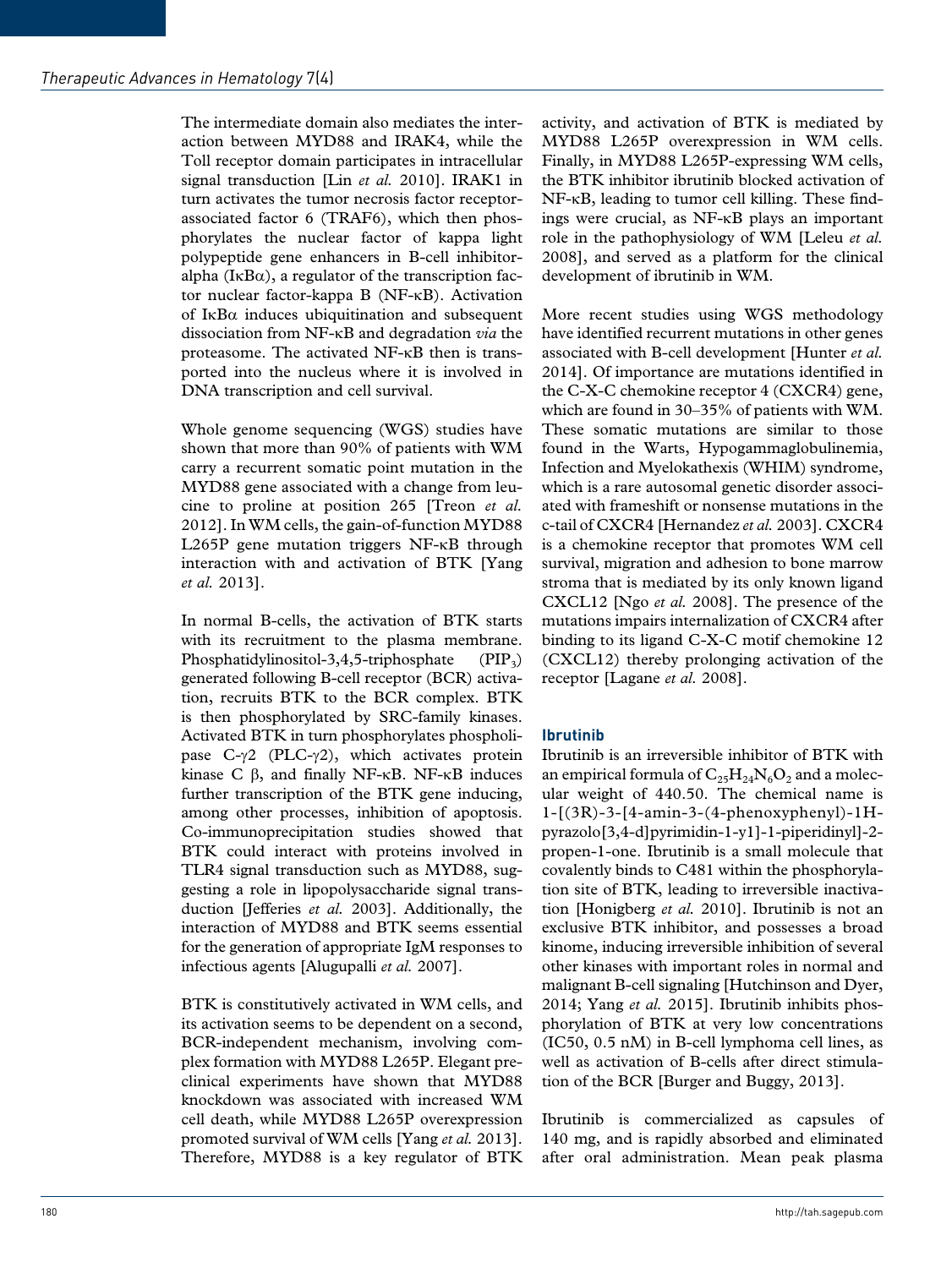concentrations are reached 1–2 hours after dosing. The mean half-life is 2–3 hours, and there is no accumulation of ibrutinib after repeated daily dosing [Advani *et al.* 2013]. Ibrutinib is metabolized in the liver by the cytochrome CYP3A. The elimination half-life is 4–6 hours. Dose adjustments are recommended for patients with hepatic impairment. Ibrutinib is not cleared significantly by the kidneys, and no dose adjustment is needed for renal dysfunction; however, patients should be monitored for toxicity. Systemic exposure to ibrutinib is increased when administered concomitantly with strong CYP3A inhibitors, and reduced with strong CYP3A inducers. Patients taking ibrutinib should avoid grapefruit, Seville oranges and starfruit.

# **Ibrutinib in Waldenström macroglobulinemia**

In a phase I study, 56 patients with relapsed or refractory chronic lymphocytic leukemia (CLL) and B-cell non-Hodgkin's lymphoma were exposed to ibrutinib at increasing doses of 1.25–12.5 mg/kg per day, 28 days on, 7 days off [Advani *et al.* 2013]. Patients who achieved a response continued therapy until progression. Of 50 patients evaluable for response, 60% achieved a response. Overall, four patients had a diagnosis of WM, of whom three (75%) achieved a response to ibrutinib and continued to respond beyond 4 years [Furman *et al.* 2015]. During this study, a reversal of treatment-related lymphocytosis was seen in patients during the 7-day-off period supporting continued therapy.

In a recent phase II study, 63 symptomatic patients with relapsed or refractory WM were exposed to ibrutinib at a dose of 420 mg orally once daily until unacceptable toxicity or progression of disease [Treon *et al.* 2015a]. The median age was 63 years and 76% were men. The median number of previous treatments was two; 90% of patients had previously received monoclonal antibodies, 52% proteasome inhibitors, 51% alkylators and 24% nucleoside analogues. According to the International Prognostic Scoring System for WM (IPSSWM), 22%, 43% and 35% of patients had low, intermediate and high-risk disease; overall, 40% of patients had disease refractory to the most recent regimen. The MYD88 L265P mutation was detected in 89% of participants, and CXCR4 mutations in 34% of participants. In this study, MYD88 mutations were identified using the allele-specific polymerase chain reaction

(AS-PCR) technique, and CXCR4 mutations were assessed using Sanger sequencing. The median time to at least minor response was 4 weeks. At the time of best response, the median IgM level decreased from 3520 mg/dl to 880 mg/ dl, the median hemoglobin level increased from 10.5 g/dl to 13.8 g/dl, and the median bone marrow involvement decreased from 60% to 25%. Discordance between serum IgM levels and bone marrow involvement was observed at 6 months but by 12 and 24 months, a stronger correlation was evident. The overall response rate was 91% with 16% very good partial response, 57% partial response and 17% minor response rate. No complete responses were achieved. Response rates did not differ based on age, sex, performance status, IPSSWM, hemoglobin level, IgM level, bone marrow involvement, number of previous therapies or relapsed *versus* refractory disease. The overall and major response rates were higher in patients with the MYD88 L265P but CXCR4 wild type (100% and 91%, respectively), followed by MYD88 L265P and CXCR4 WHIM (86% and 62%, respectively), and MYD88 and CXCR4 wild type (71% and 29%, respectively). At 24 months, the estimated progression-free survival (PFS) and overall survival (OS) were 69% and 95%, respectively. A shorter PFS was observed in patients with high IPSSWM score, >3 lines of therapy and in MYD88 and CXCR4 wild type. The duration of treatment at the time of the study report was 19 months, which is relatively short for an indolent process such as WM. Overall, two of the seven patients who were MYD88 and CXCR4 wild type achieved a major response to ibrutinib. A recent study evaluated those two patients using Sanger sequencing, and showed that these patients carried non-L265P MYD88 mutations [Treon *et al.* 2015b]. Based on this new knowledge, the overall and major response rates for double wild type WM patients were 43% and 0%, respectively. From the approximately 30% of patients who stopped therapy, half did so due to lack of response, progression of disease or unacceptable toxicity. The most common grade 3 or 4 adverse events were neutropenia (15%) and thrombocytopenia (13%). Other grade 3 adverse events included anemia, atrial fibrillation, pneumonia, herpes zoster, endocarditis, subcutaneous abscess, urinary tract infection, hematoma and syncope (2% each).

Initial results of Arm C of the INNOVATE study were reported at the 2015 American Society of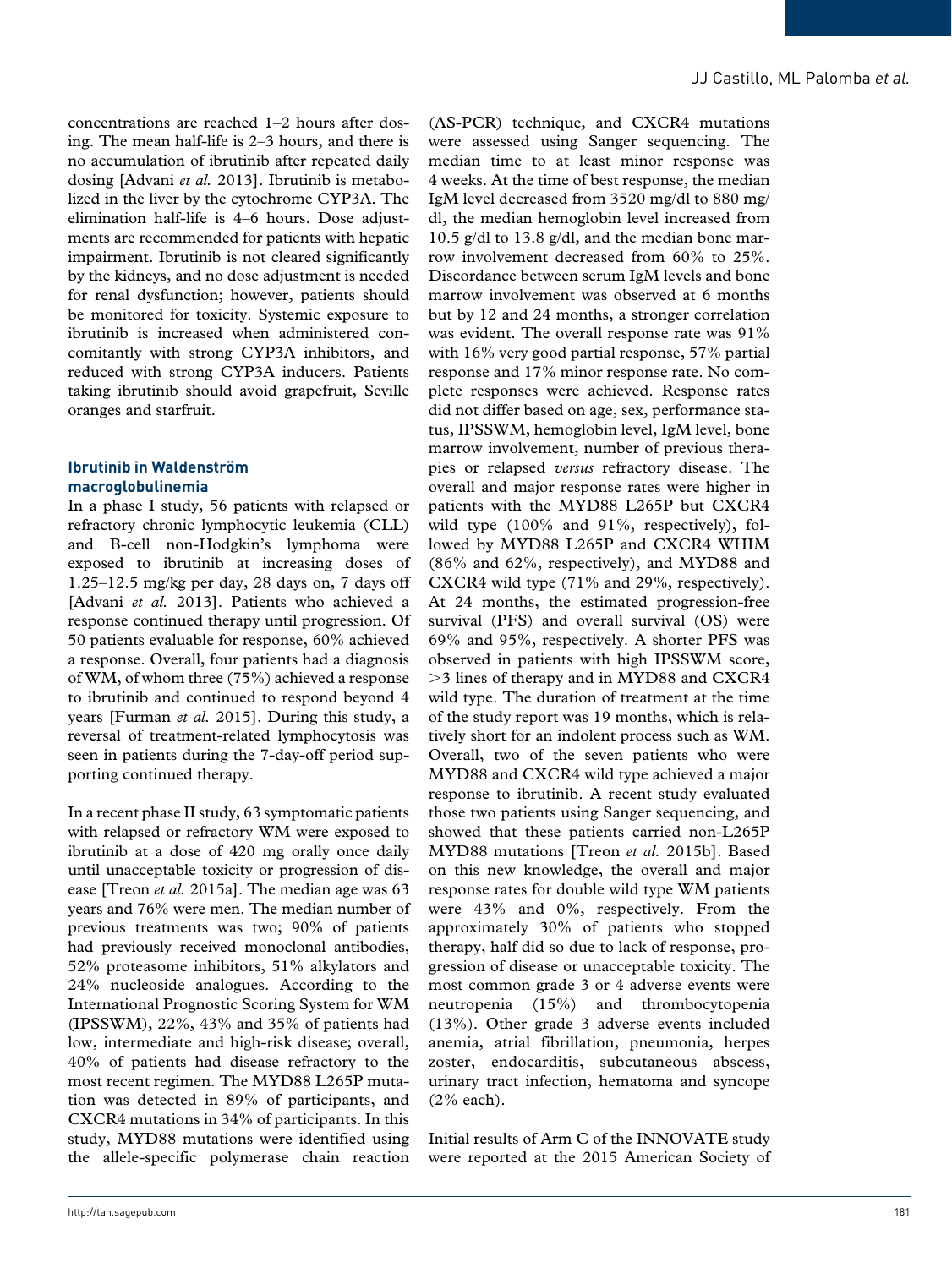**Table 1.** Response and survival outcomes of published selected regimens used to treat patients with Waldenström macroglobulinemia.

| Agent                                                                                                     | $\overline{N}$ | Overall<br>response rate | Major response<br>rate                      | Time to<br>response    | Progression-<br>free survival | Overall survival  |
|-----------------------------------------------------------------------------------------------------------|----------------|--------------------------|---------------------------------------------|------------------------|-------------------------------|-------------------|
| Rituximab [Gertz et al. 2004]                                                                             | 69             | $52\%$ *                 | 20% (previously<br>treated                  | <b>Not</b><br>reported | Not reported                  | $2$ -year: $-70%$ |
| Extended rituximab Treon et al.<br>2005                                                                   | 29             | 66%*                     | 48% luntreated<br>and previously<br>treated | 17 months              | 14 months                     | Not reported      |
| Bortezomib twice weekly [Treon<br>et al. 2007]                                                            | 27             | 85%*                     | 48% (previously<br>treated                  | 1.4 months             | 8 months                      | Not reported      |
| Cyclophosphamide,<br>dexamethasone, rituximab (CDR)<br>[Dimopoulos et al. 2007; Kastritis<br>et al. 2015] | 72             | 83%                      | 74% (untreated)                             | 4 months               | 35 months                     | $2$ -year: 81%    |
| Bortezomib twice weekly,<br>dexamethasone, rituximab (BDR)<br>[Treon et al. 2009]                         | 23             | 96%                      | 83% (untreated)                             | 1.4 months             | Not reached at<br>30 months   | Not reported      |
| Bortezomib weekly.<br>dexamethasone and rituximab<br>[Dimopoulos et al. 2013]                             | 38             | 85%                      | 68% (untreated)                             | <b>Not</b><br>reported | 42 months                     | Not reported      |
| Bendamustine and rituximab<br>[Rummel <i>et al.</i> 2013]                                                 | 22             | Not reported             | Not reported                                | <b>Not</b><br>reported | 69 months                     | Not reported      |
| Carfilzomib, dexamethasone,<br>rituximab (CARD) [Treon et al.<br>2014                                     | 31             | 87%                      | 68% (untreated)                             | 2.1 months             | Not reached at<br>20 months   | Not reported      |
| Ibrutinib Treon et al. 2015al                                                                             | 64             | 91%*                     | 73% (previously<br>treated                  | 4 weeks                | $2$ -year: $68%$              | $2$ -year: 95%    |
| *No complete responses were observed.                                                                     |                |                          |                                             |                        |                               |                   |

Hematology Annual Meeting in Orlando, Florida, USA [Dimopoulos *et al.* 2015]. A total of 31 WM patients, who were refractory to rituximab, were started on ibrutinib 420 mg orally once daily until disease progression or unacceptable toxicity. Rituximab refractoriness was defined as either relapse within 12 months of rituximab therapy or failure to achieve at least a minor response to rituximab. The median age was 67 years, 42% had high-risk IPSSWM, and 68% had 3 or more lines of therapy. With a median follow up of 7.7 months, the overall and major response rates were 84% and 65%, respectively. Median IgM level was 3830 mg/dl, which declined by more than 50% by the end of cycle 1. Median hemoglobin increased from 10.3 g/dl to 11.4 g/dl. Grade 3 or 4 adverse events were seen in 52% of patients; the most common was neutropenia (13%), followed by anemia, diarrhea, hypertension and thrombocytopenia (6% each).

A comparison of response and survival outcomes between ibrutinib and other common regimens used in WM patients is shown in Table 1.

## **Clinical experience**

Although the studies available were performed in WM patients with relapsed or refractory WM patients, the approval by the FDA supports the use of ibrutinib in previously-untreated symptomatic WM patients. On the other hand, the EMA approved ibrutinib in relapsed patients and supported ibrutinib therapy in untreated patients who are not candidates for chemoimmunotherapy. A study on single-agent ibrutinib as a frontline therapy in WM patients is ongoing in the US [ClinicalTrials.gov identifier: NCT02604511].

Patients who begin treatment with ibrutinib should get a baseline complete blood count (CBC), comprehensive metabolic panel (CMP), serum protein electrophoresis (SPEP) and 12-lead electrocardiogram. Patients should be seen monthly for the first 3 months with CBC, CMP and IgM levels, and every 3 months thereafter. Responses are observed earlier after initiation of ibrutinib therapy in MYD88-only mutated WM patients. Overall responses are seen in 91% of MYD88-only mutated patients within 3 cycles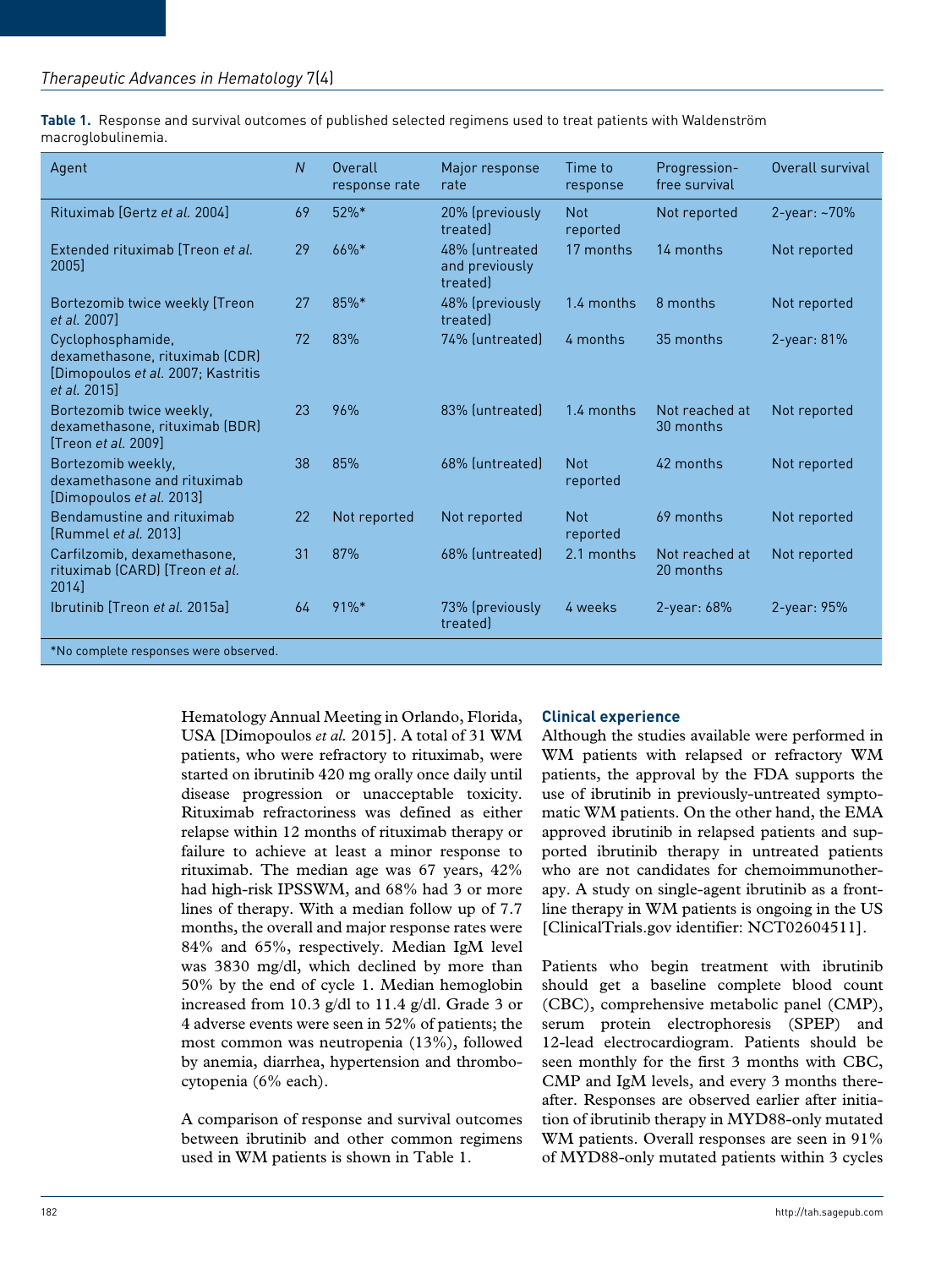of ibrutinib but in 76% of MYD88 and CXCR4 mutated patients by cycle 9. Major responses are expected in 74% of MYD88-only mutated patients within the first 3 cycles of therapy, but in 52% MYD88 and CXCR4-mutated patients within 9 months of therapy [Treon *et al.* 2015a]. Clinicians should be aware of this marked difference in time and depth of response based on genomic profile, and not to truncate potentiallyeffective ibrutinib therapy too early in MYD88 and CXCR4-mutated WM patients.

Approximately, 75% of patients with WM meet criteria for initiation of therapy on the basis of anemia. A quarter of the patients, however, meet criteria on the basis of hyperviscosity, lymphadenopathy, splenomegaly or neuropathy, among others. Based on the results of the phase II study, 68% of patients with lymphadenopathy, 57% of patients with splenomegaly, and 56% of patients with neuropathy experienced improvement of extramedullary symptoms after initiation of ibrutinib [Treon *et al.* 2015a]. Also, four patients who presented with hyperviscosity requiring plasmapheresis stopped plasmapheresis two cycles into ibrutinib therapy.

Bleeding has been reported as one of the adverse events associated with ibrutinib therapy, usually manifested as mucocutaneous or associated with invasive procedures [Byrd *et al.* 2013; Wang *et al.* 2013; Burger *et al.* 2015; Treon *et al.* 2015a]. An *in vitro* study showed that ibrutinib affects platelet aggregation induced by collagen and platelet adhesion onto von Willebrand factor (vWF). Restoration of platelet aggregation capabilities occurred within 60 hours of stopping ibrutinib exposure and also after addition of untreated platelets [Levade *et al.* 2014]. A separate *in vivo* study in 23 patients receiving ibrutinib confirmed the effect of ibrutinib on collagen-mediated platelet aggregation but showed that adenosinemediated aggregation was not affected. The aggregation defects mediated by ibrutinib were fully reversible within 1 week of cessation and recurred within 1 week of reinitiation of ibrutinib therapy [Kamel *et al.* 2015]. A study on 85 patients with chronic lymphocytic leukemia showed in a multivariate model, that epinephrine closure prolongation as measured by platelet function analysis, low serum factor VIII (FVIII) levels and low vWF activity before initiation of ibrutinib therapy were associated with a higher risk of bleeding [Lipsky *et al.* 2015]. On the other hand, plasma clotting times do not seem to be affected by ibrutinib [Rigg *et al.* 2015]. Given the current evidence, the concurrent use of aspirin, other nonsteroidal anti-inflammatory drugs, other antiplatelet agents, anticoagulants and supplements associated with bleeding, such as fish oils, should be used with caution and only when strictly necessary in patients receiving ibrutinib. In patients who experience significant bleeding, stopping ibrutinib should be the first course of action with consideration of platelet transfusions depending on the severity of the bleeding.

The occurrence of atrial fibrillation has been described in patients receiving ibrutinib therapy with reported rates between 5–10% [Byrd *et al.* 2013; Wang *et al.* 2013; Burger *et al.* 2015; Treon *et al.* 2015a]. The mechanisms behind ibrutinibinduced atrial fibrillation are not well understood. BTK is expressed in cardiac tissue in patients with atrial fibrillation with higher BTK transcripts in atrial tissue in atrial fibrillation in comparison with sinus rhythm [McMullen *et al.* 2014]. BTK regulates the phosphoinositide 3-kinase (PI3K)-Akt pathway, a regulator of cardiac protection. A study has shown than mice with reduced PI3K-Akt activity had higher susceptibility to atrial fibrillation, and that surgical specimens from patients with atrial fibrillation showed lower PI3K-Akt activity than samples from patients in sinus rhythm [Pretorius *et al.* 2009]. In an *in vitro* study, rat myocytes were exposed to ibrutinib and were associated with reduced expression of PI3K, particularly the p110-alpha subunit, the dominant cardioprotective isoform of PI3K [Pretorius *et al.* 2009]. The management of atrial fibrillation in patients on ibrutinib has not been standardized but prompt initiation of anticoagulation and cardiology referral for rate or rhythm control should be sought. In patients who develop atrial fibrillation and are highly symptomatic from it or hard to control with standard cardiologic interventions, switching therapies should be considered.

In patients in whom withholding of ibrutinib is needed, increases in IgM levels have been seen, ensuing usually within 1 week of drug withholding. The increase in IgM does not represent abrupt progression of disease, and typically subsides once ibrutinib therapy is reintroduced. This is a similar phenomenon to the abrupt reversal of ibrutinib-related lymphocytosis seen in patients with CLL in whom ibrutinib therapy is temporarily withheld [Advani *et al.* 2013]. At the present time, there is no evidence that ibrutinib therapy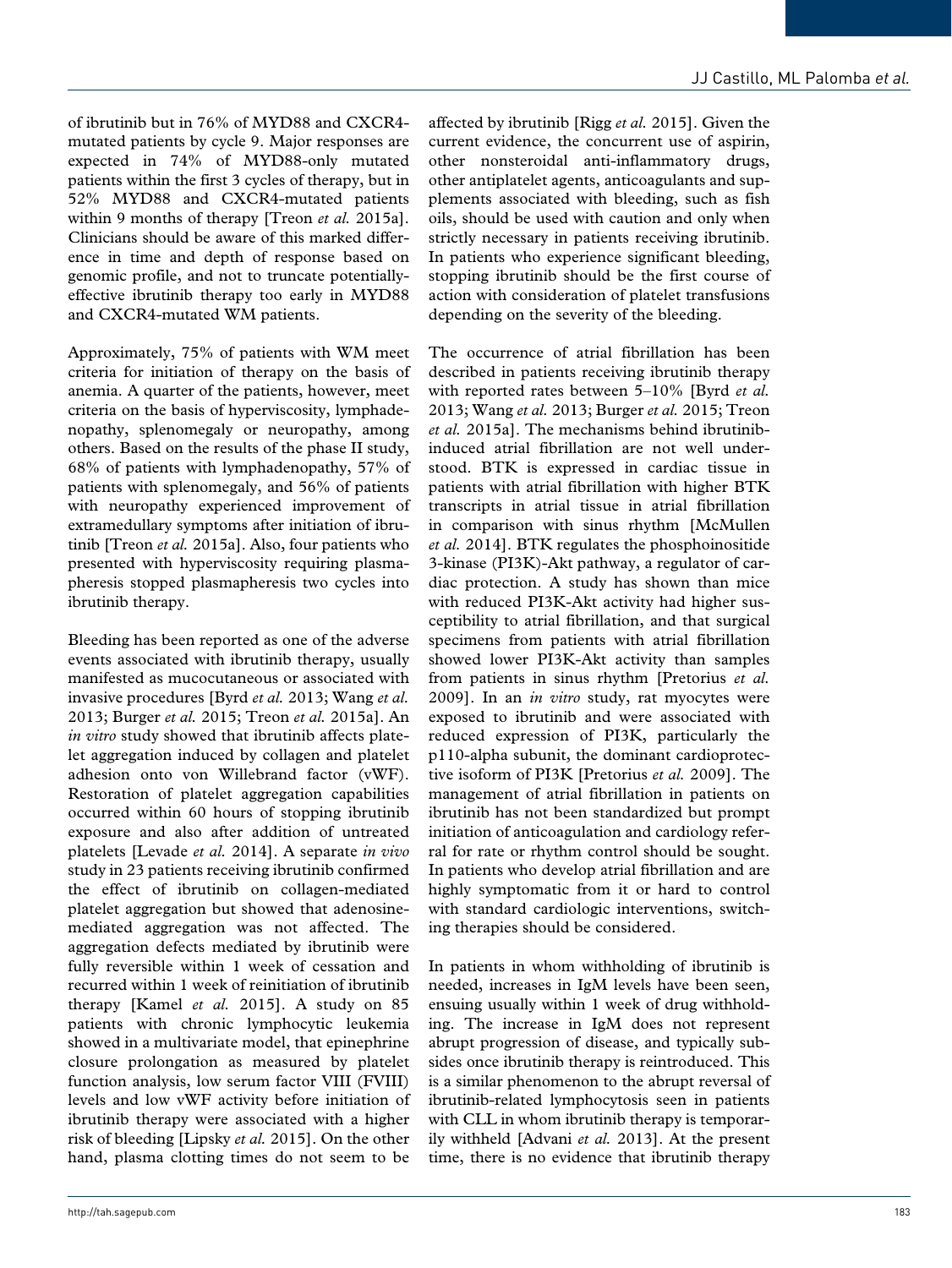can be stopped at any time during the course of treatment in WM patients.

# **Future directions**

At this time, single-agent ibrutinib should be considered the standard of care for patients with relapsed or refractory WM, specifically in patients carrying the MYD88 L265P gene mutation. The use of ibrutinib in the frontline setting is certainly reasonable in patients who are not candidates for chemoimmunotherapy, and should be further supported by the results of ongoing studies.

The clinical development of ibrutinib in WM continues. A logical next step is to combine ibrutinib with other active agents looking for biological synergy that could translate into deeper and longer responses. The INNOVATE study has just been closed to accrual [ClinicalTrials.gov identifier: NCT02165397]. In this phase III study, approximately 180 patients with relapsed or refractory WM were randomized to rituximab and ibrutinib (Arm A) or rituximab and placebo (Arm B). The study is undergoing analysis and results are eagerly awaited.

Preclinical studies support the combination of BTK inhibitors and proteasome inhibitors in lymphoma as well as myeloma cells [Dasmahapatra *et al.* 2013; Eda *et al.* 2014], supporting the clinical use of ibrutinib in combination with bortezomib, carfilzomib or ixazomib. Other agents that could be used in combination with ibrutinib in WM patients are the PI3Kinhibitor, idelalisib and the BCL2-antagonist, venetoclax, which have shown preliminary clinical efficacy in WM [Gopal *et al.* 2014; Gerecitano *et al.* 2015]. Single-agent studies on idelalisib [ClinicalTrials.gov identifier: NCT02439138] and venetoclax [ClinicalTrials.gov identifier: NCT02677324] in relapsed or refractory WM patients are undergoing accrual.

Other BTK inhibitors are currently undergoing clinical development. Acalabrutinib (ACP-196) was just recommended for orphan drug designation in Europe specifically for WM, and clinical studies in patients with WM are ongoing [ClinicalTrials.gov identifier: NCT02180724]. Acalabrutinib has shown to be well-tolerated and effective in patients with CLL [Byrd *et al.* 2016]. CC-292 and ONO-4959 are also under clinical development in CLL [ClinicalTrials.gov identifiers: NCT01744626, NCT01659255].

# **Conclusion**

The oral BTK inhibitor ibrutinib is the only FDA-approved medication for patients with symptomatic WM. Ibrutinib has shown great efficacy at inducing deep and durable IgM responses, as well as improving hematologic parameters in patients with WM. As such, ibrutinib has changed how we manage patients with WM, although we all have to be mindful of its particular toxicity profile. Additional research is ongoing to investigate other molecularly-targeted agents in WM such as the PI3K-inhibitor, idelalisib and the BCL-2-antagonist, venetoclax, among others.

# **Funding**

Research funding was provided by Pharmacyclics (USA) and AbbVie (USA).

## **Conflict of interest statement**

The authors declare that there is no conflict of interest.

# **References**

Advani, R., Buggy, J., Sharman, J., Smith, S., Boyd, T., Grant, B. *et al*. (2013) Bruton tyrosine kinase inhibitor ibrutinib (PCI-32765) has significant activity in patients with relapsed/refractory B-cell malignancies. *J Clin Oncol* 31: 88–94.

Alugupalli, K., Akira, S., Lien, E. and Leong, J. (2007) Myd88- and Bruton's tyrosine kinasemediated signals are essential for T cell-independent pathogen-specific IgM responses. *J Immunol* 178: 3740–3749.

Beutler, B. (2009) TLRs and innate immunity. *Blood* 113: 1399–1407.

Burger, J. and Buggy, J. (2013) Bruton tyrosine kinase inhibitor ibrutinib (PCI-32765). *Leuk Lymphoma* 54: 2385–2391.

Burger, J., Tedeschi, A., Barr, P., Robak, T., Owen, C., Ghia, P. *et al*. (2015) Ibrutinib as initial therapy for patients with chronic lymphocytic leukemia. *N Engl J Med* 373: 2425–2437.

Byrd, J., Harrington, B., O'Brien, S., Jones, J., Schuh, A., Devereux, S. *et al*. (2016) Acalabrutinib (ACP-196) in relapsed chronic lymphocytic leukemia. *N Engl J Med* 374: 323–332.

Byrd, J., O'Brien, S. and James, D. (2013) Ibrutinib in relapsed chronic lymphocytic leukemia. *N Engl J Med* 369: 1278–1279.

Castillo, J., Olszewski, A., Cronin, A., Hunter, Z. and Treon, S. (2014) Survival trends in Waldenstrom macroglobulinemia: an analysis of the Surveillance,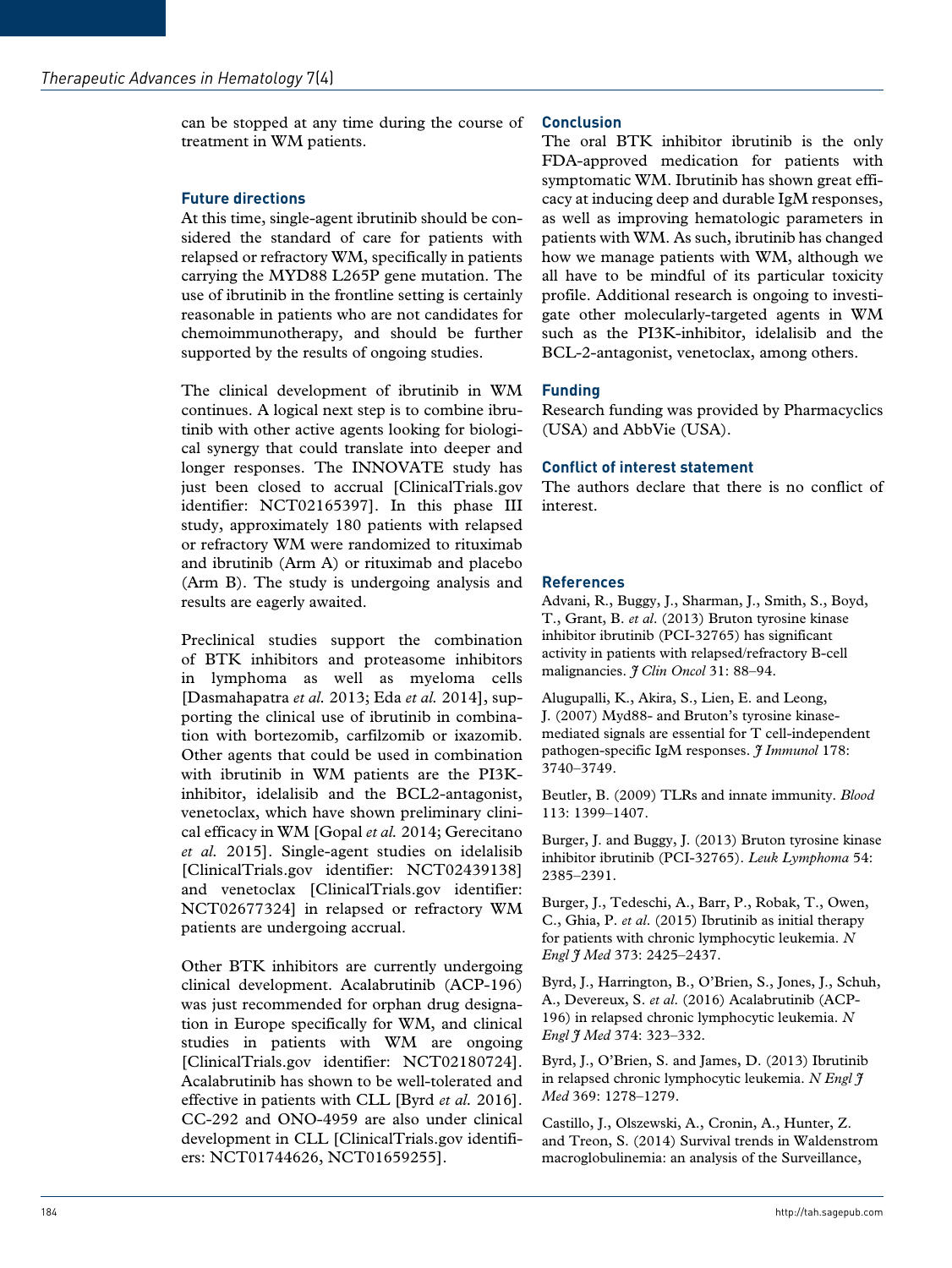Epidemiology and End Results database. *Blood* 123: 3999–4000.

Castillo, J., Olszewski, A., Kanan, S., Meid, K., Hunter, Z. and Treon, S. (2015) Overall survival and competing risks of death in patients with Waldenstrom macroglobulinaemia: an analysis of the Surveillance, Epidemiology and End Results database. *Br J Haematol* 169: 81–89.

Dasmahapatra, G., Patel, H., Dent, P., Fisher, R., Friedberg, J. and Grant, S. (2013) The Bruton tyrosine kinase (BTK) inhibitor PCI-32765 synergistically increases proteasome inhibitor activity in diffuse large-B cell lymphoma (DLBCL) and mantle cell lymphoma (MCL) cells sensitive or resistant to bortezomib. *Br J Haematol* 161: 43–56.

Dimopoulos, M., Anagnostopoulos, A., Kyrtsonis, M., Zervas, K., Tsatalas, C., Kokkinis, G. *et al*. (2007) Primary treatment of Waldenstrom macroglobulinemia with dexamethasone, rituximab, and cyclophosphamide. *J Clin Oncol* 25: 3344–3349.

Dimopoulos, M., Garcia-Sanz, R., Gavriatopoulou, M., Morel, P., Kyrtsonis, M., Michalis, E. *et al*. (2013) Primary therapy of Waldenstrom macroglobulinemia (WM) with weekly bortezomib, low-dose dexamethasone, and rituximab (BDR): long-term results of a phase II study of the European Myeloma Network (EMN). *Blood* 122: 3276–3282.

Dimopoulos, M., Trotman, J., Tedeschi, A., Matous, J., MacDonald, D., Tam, C. *et al*. (2015) Ibrutinib therapy in rituximab-refractory patients with Waldenström's macroglobulinemia: initial results from an international, multicenter, open-label phase III substudy (iNNOVATETM). In: *57th Annual Meeting and Exposition*, Orlando, FL, USA, 5–8 December.

Eda, H., Santo, L., Cirstea, D., Yee, A., Scullen, T., Nemani, N. *et al*. (2014) A novel Bruton's tyrosine kinase inhibitor CC-292 in combination with the proteasome inhibitor carfilzomib impacts the bone microenvironment in a multiple myeloma model with resultant antimyeloma activity. *Leukemia* 28: 1892–1901.

Furman, R., Bilotti, E. and Graef, T. (2015) Singleagent ibrutinib demonstrates long-term activity and safety in patients with relapsed/refractory Waldenstrom macroglobulinemia. 20th Congress of the European Hematology Association, Vienna. Abstract PB1786.

Gerecitano, J., Roberts, A., Seymour, J., Wierda, W., Kahl, B., Pagel, J. *et al*. (2015) A phase I study of venetoclax (Abt-199 / Gdc-0199) monotherapy in patients with relapsed/refractory non-Hodgkin's lymphoma. In: *57th Annual Meeting and Exposition*, Orlando, FL, USA, 5–8 December.

Gertz, M., Rue, M., Blood, E., Kaminer, L., Vesole, D. and Greipp, P. (2004) Multicenter phase II trial

of rituximab for Waldenstrom macroglobulinemia (WM): an Eastern Cooperative Oncology Group study (E3A98). *Leuk Lymphoma* 45: 2047–2055.

Gopal, A., Kahl, B., De Vos, S., Wagner-Johnston, N., Schuster, S., Jurczak, W. *et al*. (2014) Pi3Kdelta inhibition by idelalisib in patients with relapsed indolent lymphoma. *N Engl I Med* 370: 1008-1018.

Hernandez, P., Gorlin, R., Lukens, J., Taniuchi, S., Bohinjec, J., Francois, F. *et al*. (2003) Mutations in the chemokine receptor gene CXCR4 are associated with WHIM syndrome, a combined immunodeficiency disease. *Nat Genet* 34: 70–74.

Honigberg, L., Smith, A., Sirisawad, M., Verner, E., Loury, D., Chang, B. *et al*. (2010) The Bruton tyrosine kinase inhibitor PCI-32765 blocks B-cell activation and is efficacious in models of autoimmune disease and B-cell malignancy. *Proc Natl Acad Sci USA* 107: 13075–13080.

Hunter, Z., Xu, L., Yang, G., Zhou, Y., Liu, X., Cao, Y. *et al*. (2014) The genomic landscape of Waldenstrom macroglobulinemia is characterized by highly recurring MYD88 and WHIM-like CXCR4 mutations, and small somatic deletions associated with B-cell lymphomagenesis. *Blood* 123: 1637–1646.

Hutchinson, C. and Dyer, M. (2014) Breaking good: the inexorable rise of BTK inhibitors in the treatment of chronic lymphocytic leukaemia. *Br J Haematol* 166: 12–22.

Jefferies, C., Doyle, S., Brunner, C., Dunne, A., Brint, E., Wietek, C. *et al*. (2003) Bruton's tyrosine kinase Is a Toll/interleukin-1 receptor domain-binding protein that participates in nuclear factor kappaB activation by Toll-like receptor 4. *J Biol Chem* 278: 26258–26264.

Kamel, S., Horton, L., Ysebaert, L., Levade, M., Burbury, K., Tan, S. *et al*. (2015) Ibrutinib inhibits collagen-mediated but not ADP-mediated platelet aggregation. *Leukemia* 29: 783–787.

Kastritis, E., Gavriatopoulou, M., Kyrtsonis, M., Roussou, M., Hadjiharissi, E., Symeonidis, A. *et al*. (2015) Dexamethasone, rituximab, and cyclophosphamide as primary treatment of Waldenstrom macroglobulinemia: final analysis of a phase II study. *Blood* 126: 1392–1394.

Lagane, B., Chow, K., Balabanian, K., Levoye, A., Harriague, J., Planchenault, T. *et al*. (2008) CXCR4 dimerization and beta-arrestin-mediated signaling account for the enhanced chemotaxis to CXCL12 in WHIM syndrome. *Blood* 112: 34–44.

Leleu, X., Moreau, A., Weller, E., Roccaro, A., Coiteux, V., Manning, R. *et al*. (2008) Serum immunoglobulin free light chain correlates with tumor burden markers in Waldenstrom macroglobulinemia. *Leuk Lymphoma* 49: 1104–1107.